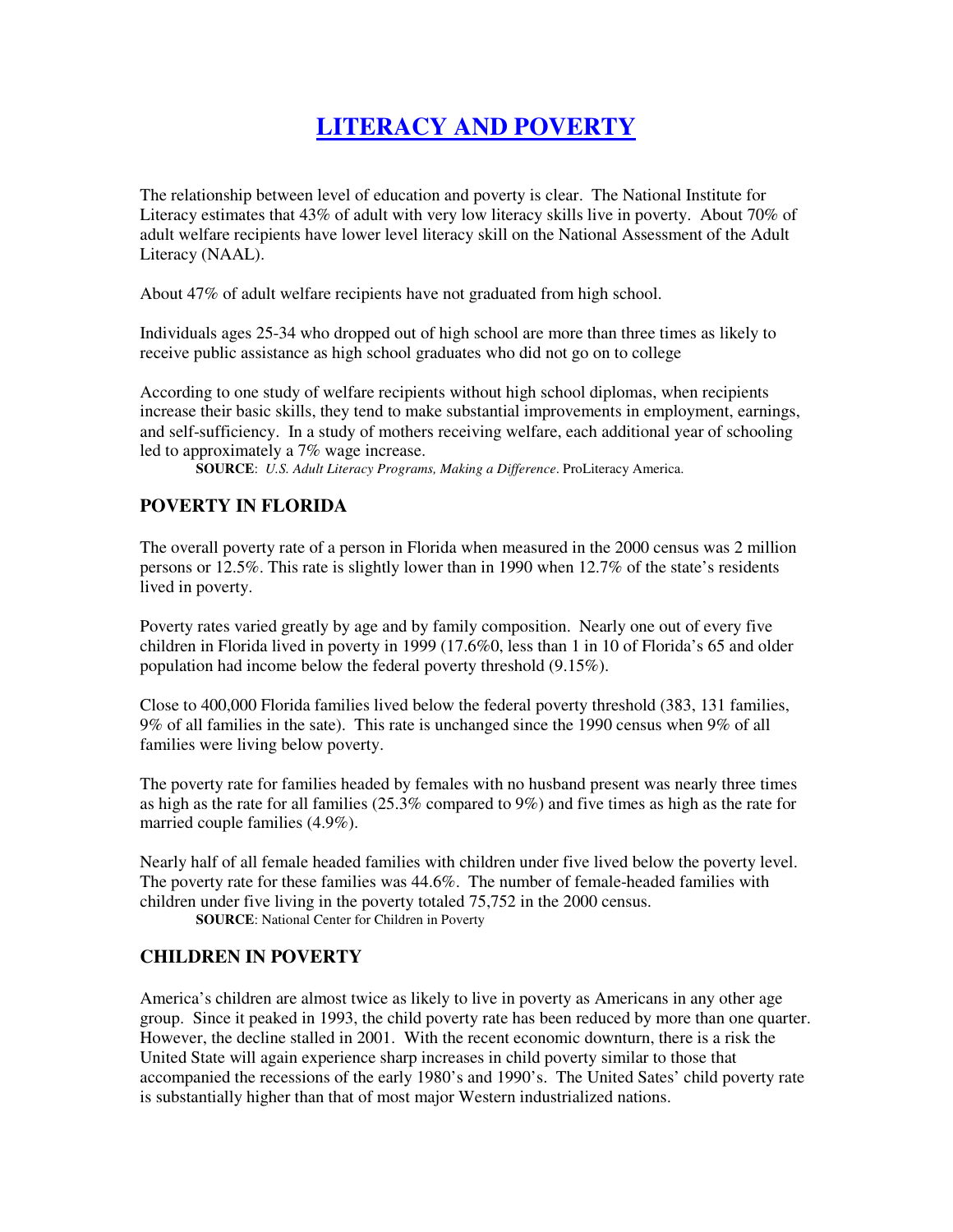Nationwide in 2006, 18% of children lived in poverty (approximately 13 million). During 2005 five million children lived in families with incomes less than half of the poverty level. 19% of poor children lacked health insurance

**SOURCE**: National Center for Children in Poverty, http://www.nccp.org/topics/childpoverty.html

Child Poverty is defined as children who live in families with incomes below the federal poverty live. The annual poverty level is \$16,600 for a family of three and \$20,000 for a family of four. In 2005 extreme child poverty is defined as children who live in families with incomes below half the Federal poverty level, or \$8045 for a family of three and \$9675 for a family of four.

**SOURCE**: National Center for Children in Poverty.

In 2007, Latino children and black children were most likely to be born into low income families at (61%). There are 8.8 million Black children and 6.5 million Latino children. There are 0.8million Asian children (28%) of the population living in a low income family. The rate for white children was 26%. They make up the largest number of children living in low income with 11.1 Million. 57% of the children of immigrants are likely to be born into poverty (7.0 million) as opposed to 36% native-born children (20.4).

S**OURCE**: National Center for Children in Poverty.

Children whose parents lack a high school diploma are more than twice as likely to live in poverty as children whose parents are high school graduates. These children live in poverty seven and a half times more often than children who parts have more than a high school education.

**SOURCE**: *Key Facts About the Children: A Report on the Status of Florida's Children*.

## **CHILD POVERTY IN FLORIDA**

A child in Florida is born into poverty every 15 minutes. Source: Children in Florida 2003 – Children's Defense Fund

41% of children in Florida or 1,627,259 children are in low-income families, defined as income below 200% of the federal poverty level.

**SOURCE**: http://www.nccp.org/media/cpt05b\_text.pdf

- 78% (345,280) of children whose parents do not have a high school degree live in lowincome families.
- 53% (459,712) of children of immigrant parents live in low-income families.
- 57% (569,729) of children whose parents have a high school degree, but no college education lives in low-income families.
- 27% (667,398) of children whose parents have some college or more live in low-income families.
- 65% (544,543) of black children live in low-income families.
- 51\% (457,474) of Latino children live in low-income families. **SOURCE**: National Center for Children in Poverty

In the six states with the largest populations of immigrants – Florida, California, Illinois, New Jersey, New York, and Texas – the poverty rate among children of immigrant parents ranges from 13% to 39%. In all six states, children living with immigrant parents are more likely to be poor than children of native-born parents.

**SOURCE**: National Center for Children in Poverty, http://www.nccp.org/media/cpt05b\_text.pdf